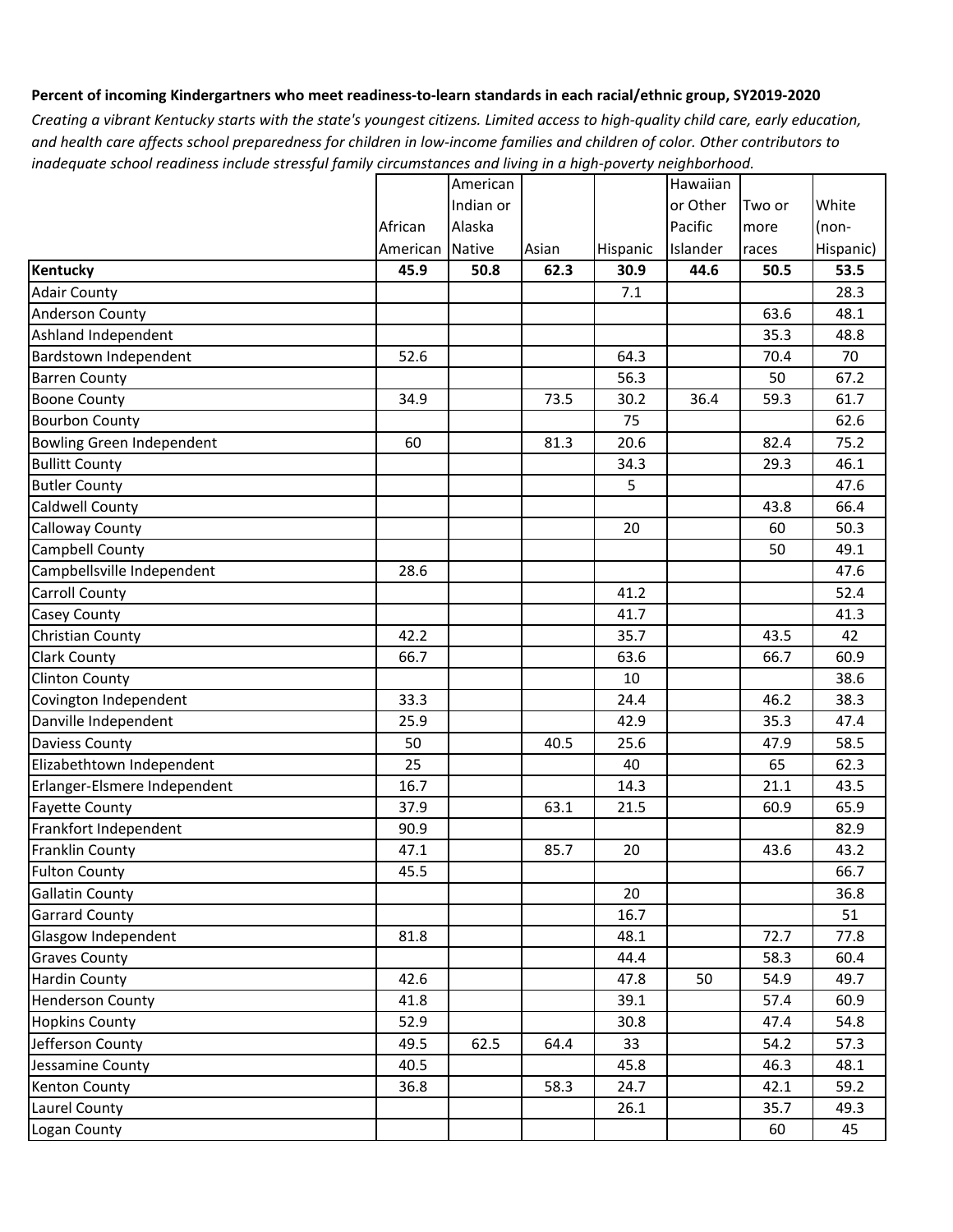| <b>Madison County</b>    | 41.2 | 70   | 32.4 |      | 41.3 | 48.6 |
|--------------------------|------|------|------|------|------|------|
| <b>Marion County</b>     |      |      | 15   |      | 47.1 | 60   |
| <b>Marshall County</b>   |      |      | 30.8 |      |      | 56.4 |
| <b>Mason County</b>      | 30.8 |      |      |      | 29.2 | 29   |
| Mayfield Independent     | 64.3 |      | 44.9 |      | 63.2 | 68.8 |
| Mccracken County         | 62.5 |      | 60   |      | 48   | 56.1 |
| <b>Meade County</b>      | 40   |      | 33.3 |      | 64.7 | 48.7 |
| <b>Mercer County</b>     |      |      | 18.2 |      | 33.3 | 44.1 |
| <b>Montgomery County</b> |      |      | 25.9 |      |      | 33.7 |
| Muhlenberg County        |      |      |      |      | 64.3 | 44.5 |
| Murray Independent       |      |      | 66.7 |      |      | 64   |
| <b>Nelson County</b>     |      |      | 45.5 |      | 38.5 | 54.5 |
| Newport Independent      | 27.8 |      | 27.8 |      | 23.5 | 30   |
| <b>Ohio County</b>       |      |      | 19.4 |      |      | 58.5 |
| Oldham County            | 18.8 |      | 41.8 |      | 53.7 | 67.6 |
| Owensboro Independent    | 47.9 | 50   | 26.2 |      | 55.1 | 50.6 |
| Paducah Independent      | 50.6 |      | 52.6 |      | 59.4 | 54.3 |
| Paris Independent        | 58.3 |      | 20   |      |      | 47.2 |
| Pulaski County           |      |      | 10.5 |      | 60   | 45.7 |
| <b>Russell County</b>    |      |      | 36.8 |      |      | 38.3 |
| Russellville Independent | 75   |      | 38.5 |      | 27.3 | 33.3 |
| <b>Scott County</b>      | 42.9 |      | 18.4 |      | 34.3 | 51.2 |
| <b>Shelby County</b>     | 30.4 |      | 22.4 |      | 60   | 61.6 |
| Simpson County           | 38.5 |      | 30   |      | 27.8 | 56.1 |
| Somerset Independent     |      |      |      |      | 50   | 48.9 |
| <b>Taylor County</b>     |      |      |      |      | 33.3 | 47.1 |
| <b>Todd County</b>       | 41.7 |      | 46.2 |      |      | 48.9 |
| <b>Trigg County</b>      |      |      |      |      | 26.7 | 48.6 |
| <b>Union County</b>      | 33.3 |      |      |      | 60   | 56   |
| <b>Warren County</b>     | 38.9 | 52.3 | 24.7 | 47.1 | 56.1 | 56.1 |
| <b>Washington County</b> |      |      | 40   |      | 46.7 | 35.1 |
| <b>Wayne County</b>      |      |      | 35.3 |      |      | 53.3 |
| Webster County           |      |      | 16   |      |      | 55.8 |
| <b>Woodford County</b>   | 25   |      | 14.9 |      | 35.7 | 57.9 |

**Source:** Kentucky Department of Education, School Report Card. Data are as of August 21, 2020.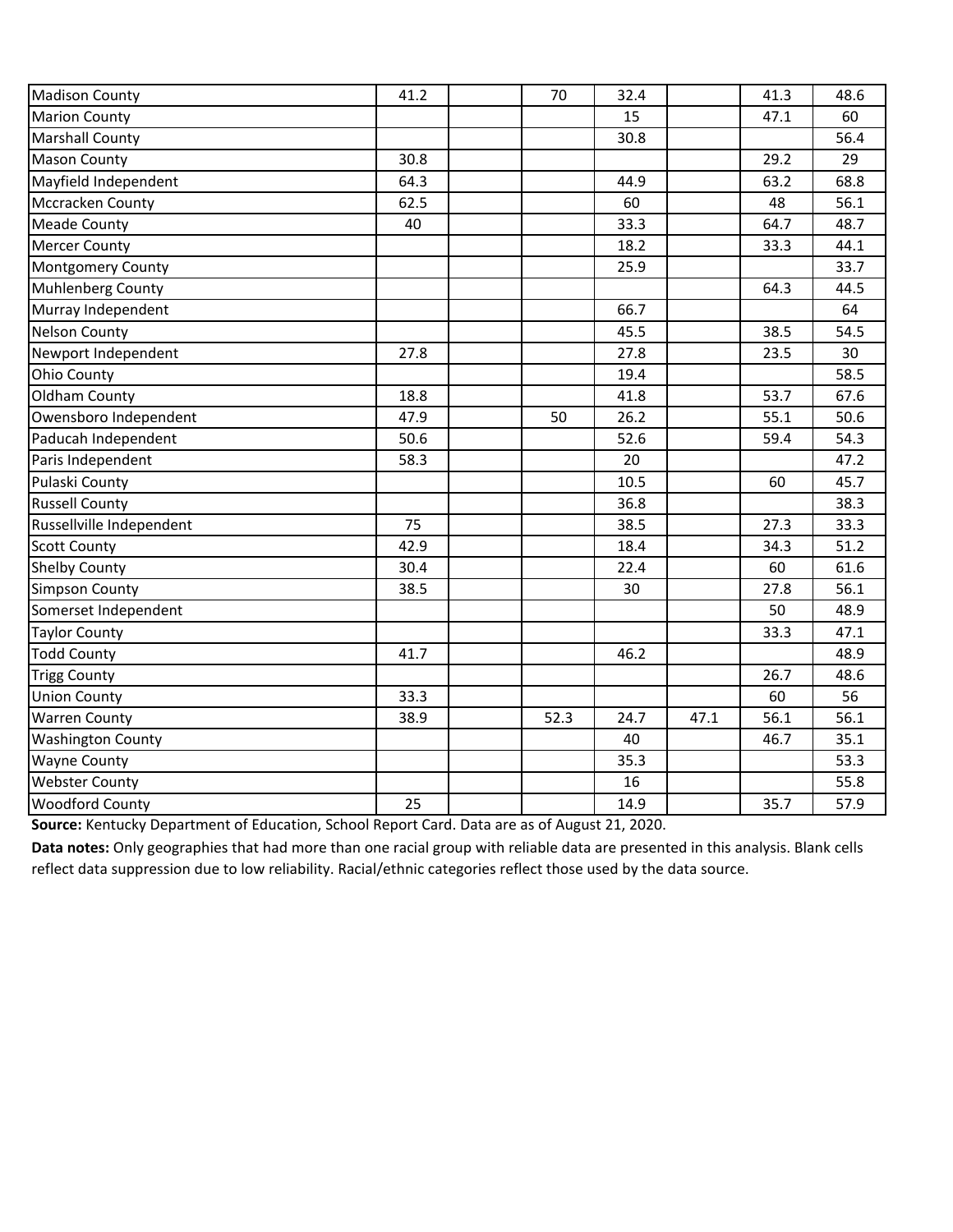### **Percent of incoming Kindergartners who meet readiness-to-learn standards in each racial/ethnic group, SY2018-2019**

|                              |          | American      |       |          | Hawaiian |        |           |
|------------------------------|----------|---------------|-------|----------|----------|--------|-----------|
|                              |          | Indian or     |       |          | or Other | Two or | White     |
|                              | African  | Alaska        |       |          | Pacific  | more   | (non-     |
|                              | American | <b>Native</b> | Asian | Hispanic | Islander | races  | Hispanic) |
| Kentucky                     | 47.3     | 57.1          | 67    | 30.4     | 41.7     | 49.5   | 53.3      |
| <b>Adair County</b>          |          |               |       |          |          | 41.7   | 42.5      |
| <b>Anderson County</b>       |          |               |       |          |          | 45.5   | 42.8      |
| Ashland Independent          |          |               |       |          |          | 35.7   | 41.6      |
| Bardstown Independent        | 63.6     |               |       | 50       |          | 59.3   | 66        |
| <b>Barren County</b>         |          |               |       | 64.3     |          | 50     | 66.3      |
| <b>Boone County</b>          | 46.8     |               | 62.5  | 30       |          | 50.7   | 58.8      |
| <b>Bourbon County</b>        |          |               |       | 53.8     |          |        | 69.5      |
| Bowling Green Independent    | 54.1     |               | 73.3  | 40       |          | 70     | 72.5      |
| <b>Bullitt County</b>        |          |               |       | 29.5     |          | 31.3   | 46        |
| <b>Caldwell County</b>       | 60       |               |       |          |          | 50     | 57.5      |
| Calloway County              |          |               |       | 30       |          |        | 48.6      |
| <b>Campbell County</b>       |          |               |       |          |          | 35     | 51.4      |
| Campbellsville Independent   | 40       |               |       |          |          | 33.3   | 30.3      |
| <b>Carroll County</b>        |          |               |       | 50       |          |        | 48.4      |
| <b>Carter County</b>         |          |               |       | 50       |          |        | 60.2      |
| Christian County             | 41.4     |               |       | 44.7     |          | 41.9   | 49.3      |
| <b>Clark County</b>          | 47.4     |               |       | 36.1     |          | 42.1   | 57.9      |
| Covington Independent        | 38.1     |               |       | 25.4     |          | 50     | 38        |
| Danville Independent         | 15       |               |       | 25       |          | 20     | 40.9      |
| <b>Daviess County</b>        | 47.6     |               | 51.5  | 28.6     |          | 45.5   | 60.8      |
| Elizabethtown Independent    | 53.8     |               |       | 7.7      |          | 38.9   | 60.2      |
| Erlanger-Elsmere Independent | 38.5     |               |       | 31.6     |          | 26.9   | 43.2      |
| <b>Fayette County</b>        | 39       |               | 68.6  | 19.5     |          | 58.2   | 64.6      |
| <b>Franklin County</b>       | 58.3     |               | 81.3  | 38.5     |          | 46.7   | 45.7      |
| <b>Fulton County</b>         | 28.6     |               |       |          |          |        | 55.6      |
| <b>Gallatin County</b>       |          |               |       | 13.3     |          |        | 30.9      |
| Glasgow Independent          | 33.3     |               |       | 23.5     |          | 40.9   | 45.5      |
| <b>Grant County</b>          |          |               |       | 11.8     |          | 70     | 45.5      |
| Graves County                |          |               |       | 57.9     |          | 64.3   | 65.6      |
| <b>Hardin County</b>         | 45.4     |               | 70.6  | 44.8     |          | 54.2   | 53.8      |
| <b>Harrison County</b>       |          |               |       | 40       |          |        | 53.4      |
| <b>Henderson County</b>      | 41       |               |       | 28.6     |          | 39.7   | 57        |
| <b>Hopkins County</b>        | 51.5     |               |       | 26.3     |          | 56.5   | 57.8      |
| Jefferson County             | 51.2     | 38.5          | 73    | 27.3     |          | 54.5   | 58.1      |
| Jessamine County             | 27.8     |               | 91.7  | 42.6     |          | 35.5   | 49.2      |
| <b>Kenton County</b>         | 37.9     |               | 65    | 31.7     |          | 54.8   | 60.4      |
| Larue County                 |          |               |       | 27.3     |          |        | 42.9      |
| Laurel County                |          |               |       | 21.4     |          |        | 46.3      |
| <b>Lincoln County</b>        |          |               |       |          |          | 58.3   | 36.6      |
| Logan County                 |          |               |       |          |          | 37.5   | 47        |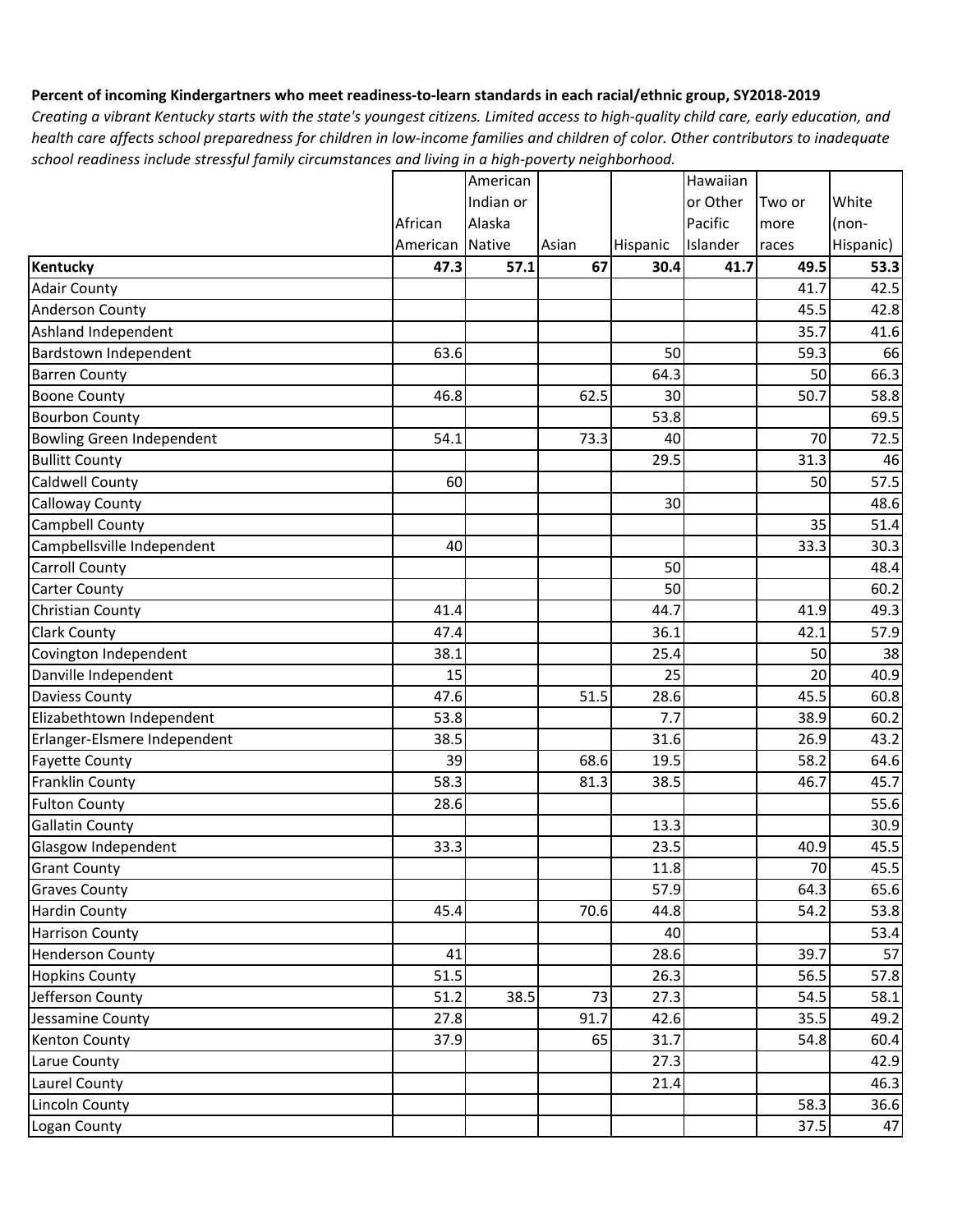| <b>Madison County</b>    | 31.7 |      | 36.7 | 37   | 51.1 |
|--------------------------|------|------|------|------|------|
| <b>Marion County</b>     | 80   |      | 18.2 |      | 59.1 |
| <b>Mason County</b>      | 28.6 |      |      | 36   | 42.9 |
| Mayfield Independent     | 58.8 |      | 37.5 | 75   | 68.9 |
| McCracken County         | 46.7 | 60   | 66.7 | 69   | 62.9 |
| <b>Meade County</b>      |      |      | 42.9 | 47.4 | 49.3 |
| <b>Mercer County</b>     |      |      |      | 41.7 | 42.2 |
| Monroe County            |      |      | 54.5 |      | 68.4 |
| <b>Montgomery County</b> |      |      | 25   |      | 44.2 |
| Muhlenberg County        |      |      |      | 33.3 | 35.2 |
| Murray Independent       |      |      | 55.6 |      | 75.8 |
| Newport Independent      | 46.2 |      | 21.1 | 50   | 30   |
| <b>Ohio County</b>       |      |      | 30   |      | 57.7 |
| Oldham County            | 80   |      | 45.9 | 64.2 | 73.7 |
| Owensboro Independent    | 29.7 | 42.9 | 25   | 43.8 | 47.6 |
| Paducah Independent      | 52.2 |      | 50   | 55.9 | 54.5 |
| Paris Independent        |      |      | 63.6 |      | 48.3 |
| Pike County              |      |      |      | 29.4 | 45.4 |
| Pulaski County           |      |      | 28   | 55.6 | 44.5 |
| <b>Russell County</b>    |      |      | 13.8 |      | 42.7 |
| Russellville Independent | 27.3 |      | 30   |      | 49   |
| <b>Scott County</b>      | 42.4 | 50   | 20.3 | 38.5 | 51   |
| <b>Shelby County</b>     | 54.5 |      | 34.8 | 41.4 | 59.4 |
| <b>Simpson County</b>    | 53.8 |      | 50   | 56.3 | 65.4 |
| <b>Taylor County</b>     |      |      |      | 61.5 | 66.9 |
| <b>Todd County</b>       | 27.3 |      | 21.4 |      | 45.5 |
| <b>Trigg County</b>      |      |      |      | 66.7 | 64.9 |
| <b>Warren County</b>     | 35.6 | 43.9 | 28.9 | 39.6 | 56.2 |
| <b>Washington County</b> | 54.5 |      | 16.7 |      | 49.5 |
| <b>Wayne County</b>      |      |      | 35   |      | 46.1 |
| <b>Webster County</b>    |      |      | 4.2  |      | 53.5 |
| Woodford County          | 73.3 |      | 22.7 | 64.3 | 62   |

**Source:** Kentucky Department of Education, School Report Card. Data are as of June 10, 2019.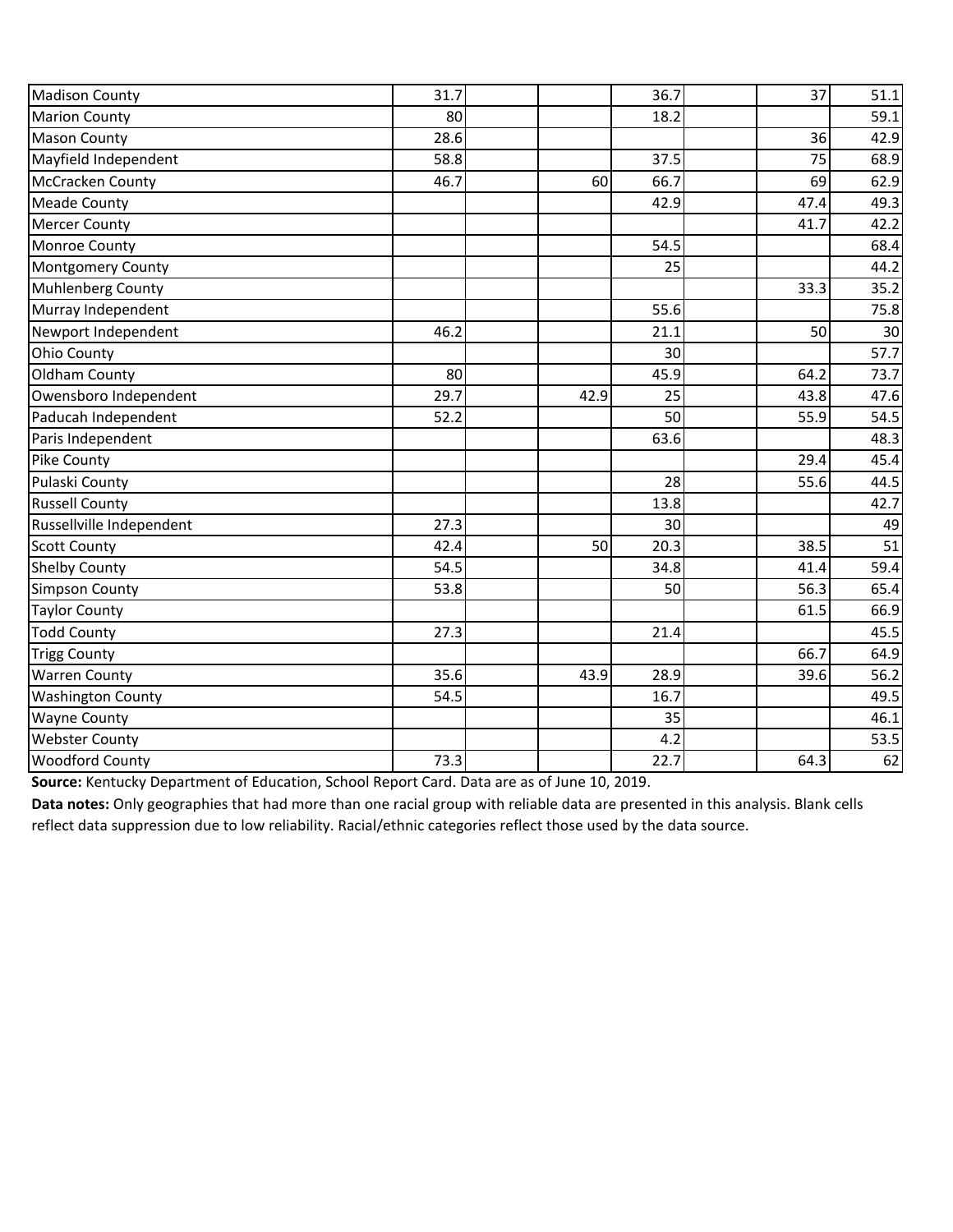# **Percent of incoming Kindergartners who meet readiness-to-learn standards in each racial/ethnic group, SY2017-2018**

|                              |          |               |       |          | <b>Native</b>        |             |             |
|------------------------------|----------|---------------|-------|----------|----------------------|-------------|-------------|
|                              |          | American      |       |          | Hawaiian or          |             |             |
|                              | African  | Indian or     |       |          | <b>Other Pacific</b> | Two or more | White (non- |
|                              | American | Alaska Native | Asian | Hispanic | Islander             | races       | Hispanic)   |
| <b>Kentucky</b>              | 47.9     | 42.6          | 65.4  | 31.2     | 45.0                 | 49.8        | 53.4        |
| <b>Adair County</b>          |          |               |       | 18.2     |                      |             | 51.1        |
| Bardstown Independent        | 53.8     |               |       |          |                      | 58.6        | 61.7        |
| <b>Barren County</b>         |          |               |       | 56.5     |                      | 70.0        | 64.7        |
| <b>Boone County</b>          | 38.6     |               | 73.5  | 22.7     |                      | 47.4        | 60.4        |
| <b>Bourbon County</b>        |          |               |       | 59.3     |                      | 61.5        | 59.1        |
| Bowling Green Independent    | 61.7     |               | 66.7  | 28.9     |                      | 68.2        | 69.7        |
| <b>Bullitt County</b>        |          |               |       | 33.3     |                      | 36.1        | 49.3        |
| <b>Butler County</b>         |          |               |       | 14.3     |                      |             | 45.8        |
| Caldwell County              | 41.7     |               |       |          |                      |             | 52.7        |
| Calloway County              |          |               |       |          |                      | 36.4        | 51.2        |
| Campbell County              |          |               |       |          |                      | 40.0        | 53.2        |
| Campbellsville Independent   |          |               |       |          |                      | 50.0        | 35.7        |
| <b>Carroll County</b>        |          |               |       | 57.7     |                      |             | 40.7        |
| Casey County                 |          |               |       | 7.1      |                      |             | 36.0        |
| Christian County             | 38.5     |               |       | 34.8     |                      | 44.7        | 46.5        |
| <b>Clark County</b>          | 50.0     |               |       | 59.1     |                      | 50.0        | 55.7        |
| Covington Independent        | 53.7     |               |       | 35.3     |                      | 40.6        | 51.6        |
| Danville Independent         | 31.6     |               |       | 12.5     |                      | 18.2        | 37.8        |
| <b>Daviess County</b>        | 50.0     |               | 46.7  | 36.4     |                      | 45.2        | 59.5        |
| Elizabethtown Independent    | 37.5     |               |       | 38.5     |                      | 47.1        | 53.6        |
| Erlanger-Elsmere Independent | 33.3     |               |       |          |                      | 27.6        | 40.2        |
| <b>Fayette County</b>        | 39.0     |               | 71.2  | 23.4     |                      | 51.9        | 66.0        |
| Fort Thomas Independent      |          |               |       |          |                      | 75.0        | 78.6        |
| Franklin County              | 32.4     |               | 54.5  | 34.8     |                      | 29.4        | 48.1        |
| <b>Fulton County</b>         | 54.5     |               |       |          |                      |             | 48.0        |
| Glasgow Independent          |          |               |       | 35.5     |                      | 52.6        | 62.5        |
| <b>Grant County</b>          |          |               |       | 20.0     |                      |             | 37.8        |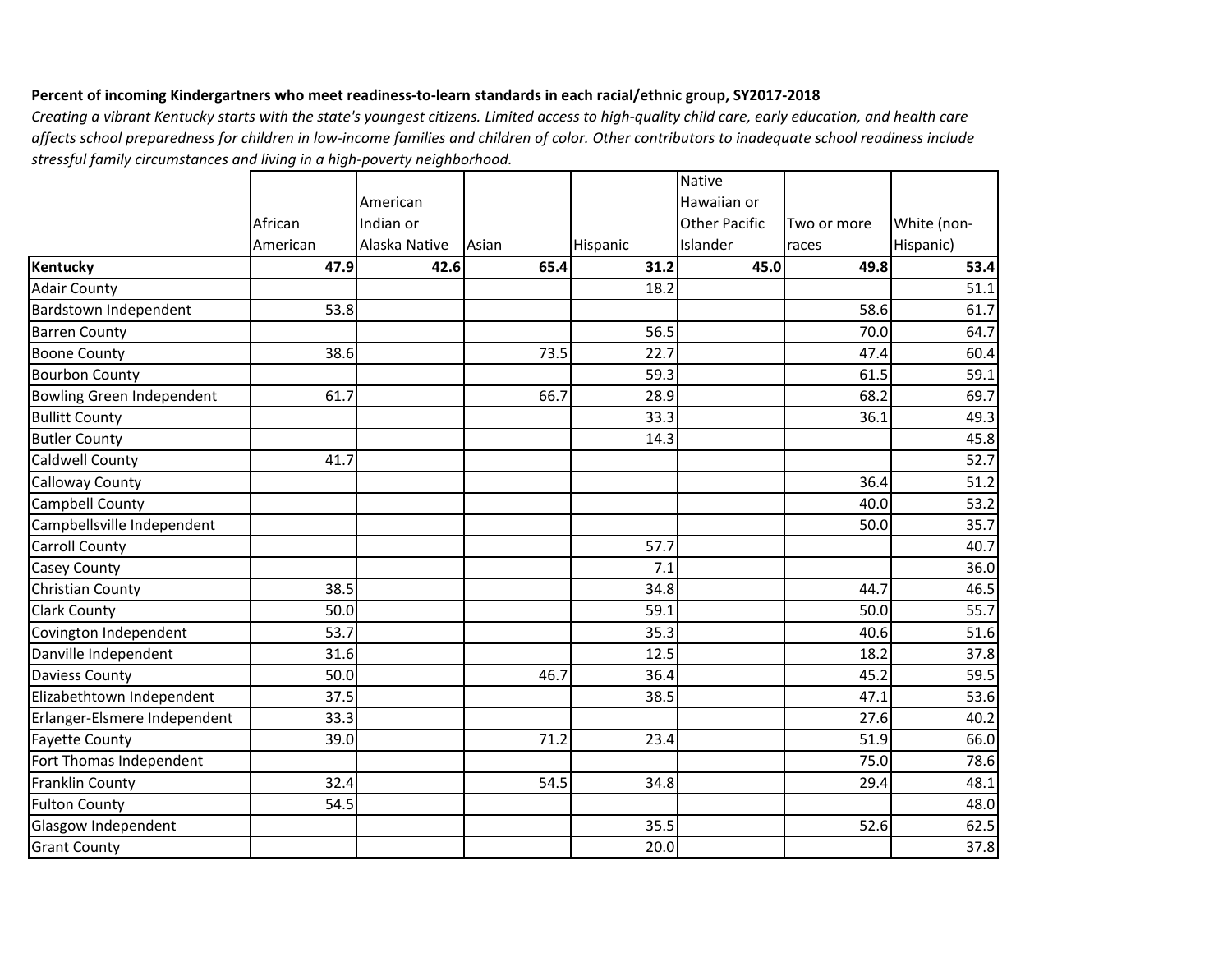| <b>Graves County</b>     |      |      | 59.1 |      | 36.4 | 64.6 |
|--------------------------|------|------|------|------|------|------|
| <b>Hardin County</b>     | 42.3 | 36.4 | 45.1 |      | 49.4 | 54.0 |
| <b>Henderson County</b>  | 29.0 |      | 38.1 |      | 36.7 | 50.9 |
| <b>Hopkins County</b>    | 48.3 |      | 45.5 |      | 43.3 | 61.6 |
| Jefferson County         | 53.8 | 74.4 | 32.9 |      | 57.1 | 58.8 |
| Jessamine County         | 40.0 |      | 36.1 |      | 38.7 | 50.0 |
| <b>Kenton County</b>     | 42.9 | 33.3 | 40.0 |      | 51.8 | 60.0 |
| Laurel County            |      |      | 41.2 |      |      | 50.9 |
| Lincoln County           |      |      |      |      | 21.4 | 44.6 |
| Logan County             |      |      | 33.3 |      | 40.0 | 44.8 |
| <b>Madison County</b>    | 29.2 |      | 39.1 |      | 60.0 | 55.3 |
| <b>Marion County</b>     | 50.0 |      |      |      | 54.5 | 64.9 |
| <b>Mason County</b>      |      |      |      |      | 61.5 | 48.9 |
| Mayfield Independent     | 75.0 |      | 27.0 |      | 57.9 | 79.6 |
| <b>Mccracken County</b>  | 46.2 |      | 33.3 |      | 43.8 | 61.3 |
| <b>Meade County</b>      |      |      | 21.4 |      | 45.5 | 44.3 |
| <b>Mercer County</b>     |      |      |      |      | 27.3 | 38.2 |
| Montgomery County        |      |      | 25.0 |      |      | 38.1 |
| Muhlenberg County        | 40.0 |      |      |      | 25.0 | 40.1 |
| Murray Independent       | 70.0 |      | 40.0 |      |      | 62.3 |
| Newport Independent      | 40.0 |      | 12.5 |      | 36.8 | 37.3 |
| Ohio County              |      |      | 30.0 |      |      | 52.7 |
| Oldham County            | 61.5 | 66.7 | 35.9 |      | 75.0 | 70.2 |
| Owensboro Independent    | 30.0 | 54.5 | 20.5 |      | 34.9 | 51.3 |
| Paducah Independent      | 43.7 |      | 66.7 |      | 52.4 | 53.7 |
| Pulaski County           |      |      | 25.0 |      |      | 45.0 |
| <b>Russell County</b>    |      |      | 28.6 |      |      | 41.8 |
| Russellville Independent | 55.6 |      |      |      |      | 52.9 |
| <b>Scott County</b>      | 35.6 |      | 19.7 |      | 41.0 | 48.0 |
| <b>Shelby County</b>     | 45.8 |      | 31.7 |      | 43.3 | 60.4 |
| <b>Simpson County</b>    | 18.8 |      | 50.0 |      | 52.9 | 54.2 |
| Somerset Independent     |      |      | 35.7 |      |      | 53.6 |
| <b>Todd County</b>       | 53.8 |      |      |      |      | 44.7 |
| <b>Trigg County</b>      | 46.2 |      |      |      | 33.3 | 57.6 |
| <b>Union County</b>      | 70.0 |      |      |      | 60.0 | 51.9 |
| <b>Warren County</b>     | 36.6 | 50.8 | 25.5 | 10.0 | 60.5 | 53.0 |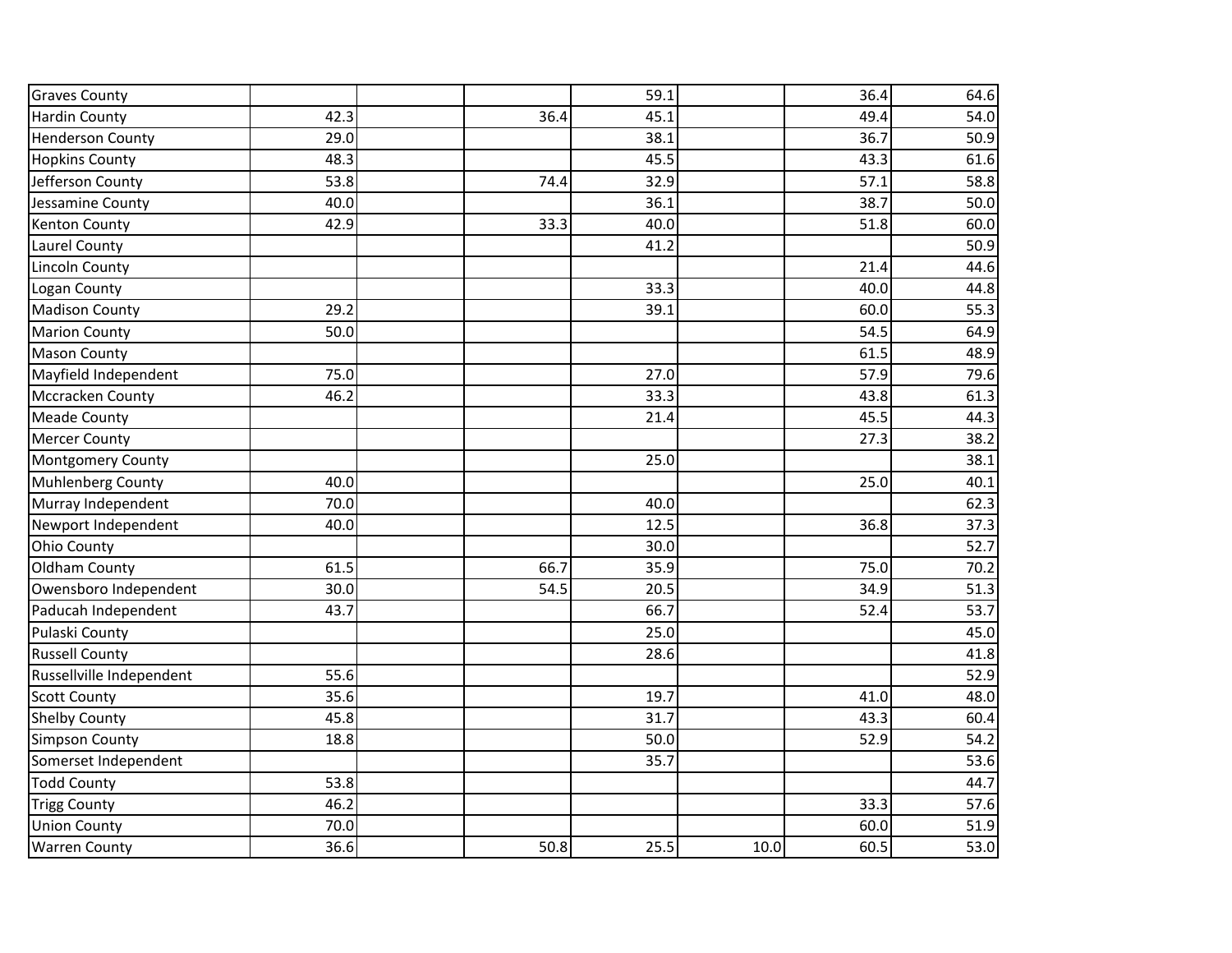| <b>Wayne County</b>    |  | $\sim$ $\sim$<br><b>JJ.J</b> |      | ി<br>4<br>- ⊥.J                       |
|------------------------|--|------------------------------|------|---------------------------------------|
| Webster C<br>County    |  | 200 <sub>0</sub><br>ZU.U     |      | $\overline{\phantom{0}}$<br>15.0<br>4 |
| <b>Woodford County</b> |  | n F<br>23.O                  | 69.2 | --<br>ບວ.ວ                            |

**Source:** Kentucky Department of Education, School Report Card. Data as of March 14, 2018.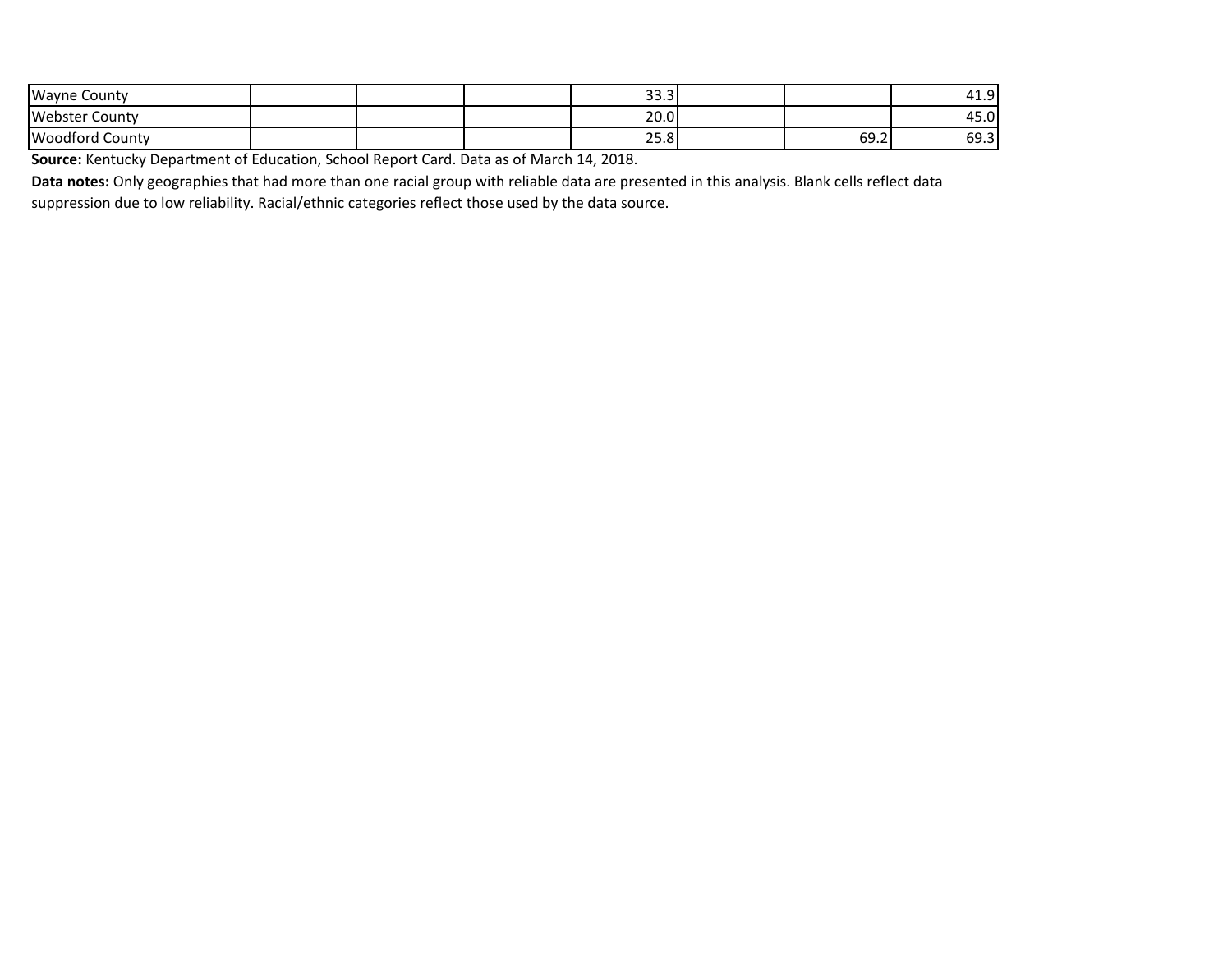## **Percent of incoming Kindergartners who meet readiness-to-learn standards in each racial/ethnic group, SY2016-2017**

|                                  |          |               |       |          | <b>Native</b>        |             |             |
|----------------------------------|----------|---------------|-------|----------|----------------------|-------------|-------------|
|                                  |          | American      |       |          | Hawaiian or          |             |             |
|                                  | African  | Indian or     |       |          | <b>Other Pacific</b> | Two or more | White (non- |
|                                  | American | Alaska Native | Asian | Hispanic | Islander             | races       | Hispanic)   |
| Kentucky                         | 46.9     | 52.8          | 63.4  | 28.6     | 48.3                 | 50.5        | 52.3        |
| Anderson County                  |          |               |       |          |                      | 60.0        | 56.3        |
| Ashland Independent              |          |               |       |          |                      | 38.5        | 43.8        |
| Bardstown Independent            | 53.3     |               |       | 58.8     |                      | 63.6        | 70.0        |
| <b>Barren County</b>             |          |               |       | 53.3     |                      | 62.5        | 60.9        |
| Berea Independent                |          |               |       | 50.0     |                      |             | 67.2        |
| <b>Boone County</b>              | 47.3     |               | 80.0  | 25.2     |                      | 53.9        | 61.0        |
| <b>Bourbon County</b>            |          |               |       | 24.1     |                      |             | 47.0        |
| <b>Bowling Green Independent</b> | 57.1     |               | 45.5  | 22.2     |                      | 60.0        | 68.1        |
| <b>Bullitt County</b>            |          |               |       | 43.3     |                      | 25.9        | 50.4        |
| Campbell County                  |          |               |       |          |                      | 35.7        | 52.7        |
| <b>Carroll County</b>            |          |               |       | 36.8     |                      |             | 36.2        |
| Christian County                 | 47.5     |               |       | 34.5     |                      | 41.2        | 47.4        |
| <b>Clark County</b>              | 66.7     |               |       | 43.8     |                      | 77.3        | 55.6        |
| Covington Independent            | 39.3     |               |       | 21.3     |                      | 44.4        | 45.3        |
| Danville Independent             | 18.8     |               |       | 21.7     |                      | 40.0        | 43.5        |
| Daviess County                   | 39.4     |               | 41.9  | 32.1     |                      | 59.0        | 56.5        |
| Elizabethtown Independent        | 45.5     |               |       |          |                      | 47.1        | 58.8        |
| Erlanger-Elsmere Independent     | 26.7     |               |       | 16.7     |                      | 47.6        | 43.9        |
| <b>Fayette County</b>            | 38.3     |               | 69.8  | 19.4     |                      | 53.1        | 63.6        |
| <b>Franklin County</b>           | 45.0     |               | 62.5  | 30.0     |                      | 35.1        | 53.3        |
| <b>Fulton County</b>             | 64.3     |               |       |          |                      |             | 68.2        |
| Fulton Independent               | 60.0     |               |       |          |                      |             | 72.7        |
| <b>Gallatin County</b>           |          |               |       | 9.1      |                      |             | 40.2        |
| Glasgow Independent              | 66.7     |               |       | 23.8     |                      |             | 62.4        |
| <b>Grant County</b>              |          |               |       | 10.0     |                      |             | 38.6        |
| <b>Graves County</b>             |          |               |       | 69.2     |                      | 33.3        | 69.6        |
| <b>Hardin County</b>             | 43.9     |               |       | 41.8     |                      | 47.5        | 52.8        |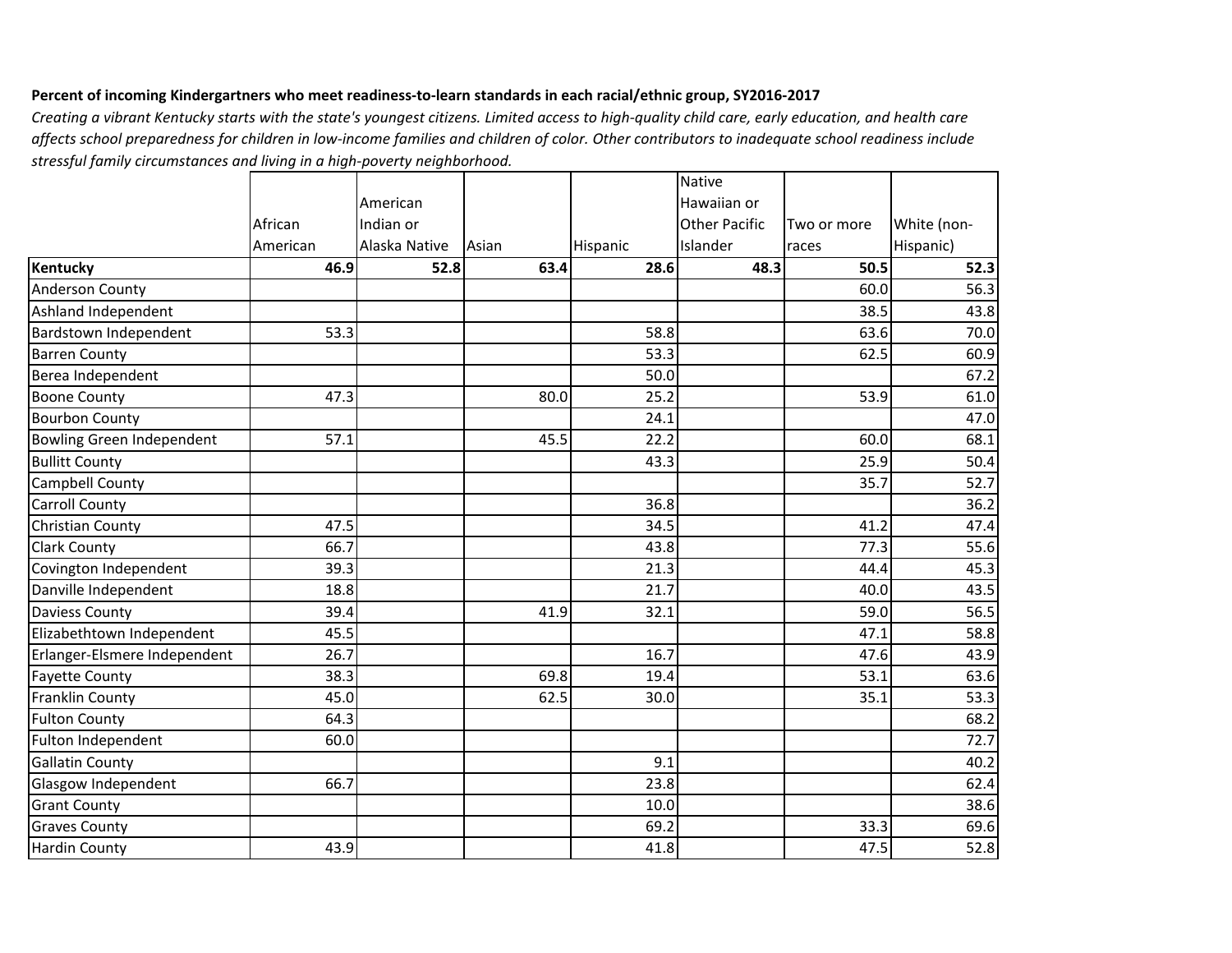| <b>Henderson County</b>  | 34.1 |      |      | 40.9 | 37.0 | 53.8 |
|--------------------------|------|------|------|------|------|------|
| <b>Hopkins County</b>    | 48.9 |      |      | 57.1 | 58.6 | 60.8 |
| Jefferson County         | 50.5 | 64.3 | 67.4 | 28.1 | 56.5 | 56.1 |
| Jessamine County         | 45.0 |      |      | 27.9 | 40.7 | 52.8 |
| <b>Kenton County</b>     | 37.9 |      | 31.8 | 28.6 | 45.8 | 54.9 |
| Laurel County            |      |      |      | 25.0 | 53.8 | 39.8 |
| <b>Lincoln County</b>    |      |      |      | 30.8 |      | 42.7 |
| Logan County             |      |      |      | 27.3 |      | 49.3 |
| <b>Madison County</b>    | 45.8 |      |      | 18.4 | 57.4 | 51.2 |
| <b>Marion County</b>     | 57.1 |      |      | 53.3 | 54.5 | 52.0 |
| <b>Mason County</b>      | 72.7 |      |      |      | 75.0 | 44.6 |
| Mayfield Independent     | 72.0 |      |      | 36.4 | 60.0 | 57.6 |
| Mccracken County         | 21.1 |      |      | 54.2 | 44.4 | 65.5 |
| <b>Meade County</b>      |      |      |      | 58.3 | 29.4 | 51.0 |
| <b>Mercer County</b>     |      |      |      | 15.4 | 38.5 | 40.1 |
| Middlesboro Independent  |      |      |      |      | 27.3 | 36.0 |
| <b>Montgomery County</b> |      |      |      | 38.1 |      | 42.1 |
| <b>Muhlenberg County</b> |      |      |      | 40.0 |      | 50.5 |
| Murray Independent       | 16.7 |      |      |      |      | 64.9 |
| Newport Independent      | 39.1 |      |      | 33.3 | 48.0 | 43.0 |
| <b>Ohio County</b>       |      |      |      | 16.0 |      | 55.4 |
| Oldham County            | 60.0 |      | 88.2 | 38.5 | 54.5 | 73.0 |
| Owensboro Independent    | 34.1 |      | 46.7 | 22.9 | 56.7 | 45.9 |
| Paducah Independent      | 43.7 |      |      |      | 48.1 | 55.4 |
| Paris Independent        |      |      |      | 10.0 |      | 27.0 |
| Pulaski County           |      |      |      | 22.6 |      | 47.0 |
| <b>Russell County</b>    |      |      |      | 25.8 |      | 37.5 |
| Russellville Independent | 40.9 |      |      |      | 70.0 | 40.0 |
| <b>Scott County</b>      | 37.9 |      |      | 27.3 | 52.0 | 51.7 |
| <b>Shelby County</b>     | 55.2 |      |      | 29.5 | 60.0 | 61.5 |
| <b>Simpson County</b>    | 52.6 |      |      | 60.0 | 50.0 | 60.8 |
| Somerset Independent     |      |      |      | 20.0 |      | 46.7 |
| <b>Todd County</b>       |      |      |      | 7.1  |      | 44.4 |
| <b>Trigg County</b>      |      |      |      |      | 27.3 | 43.8 |
| <b>Warren County</b>     | 41.2 |      | 42.9 | 31.6 | 50.8 | 56.4 |
| <b>Washington County</b> |      |      |      | 36.4 |      | 45.8 |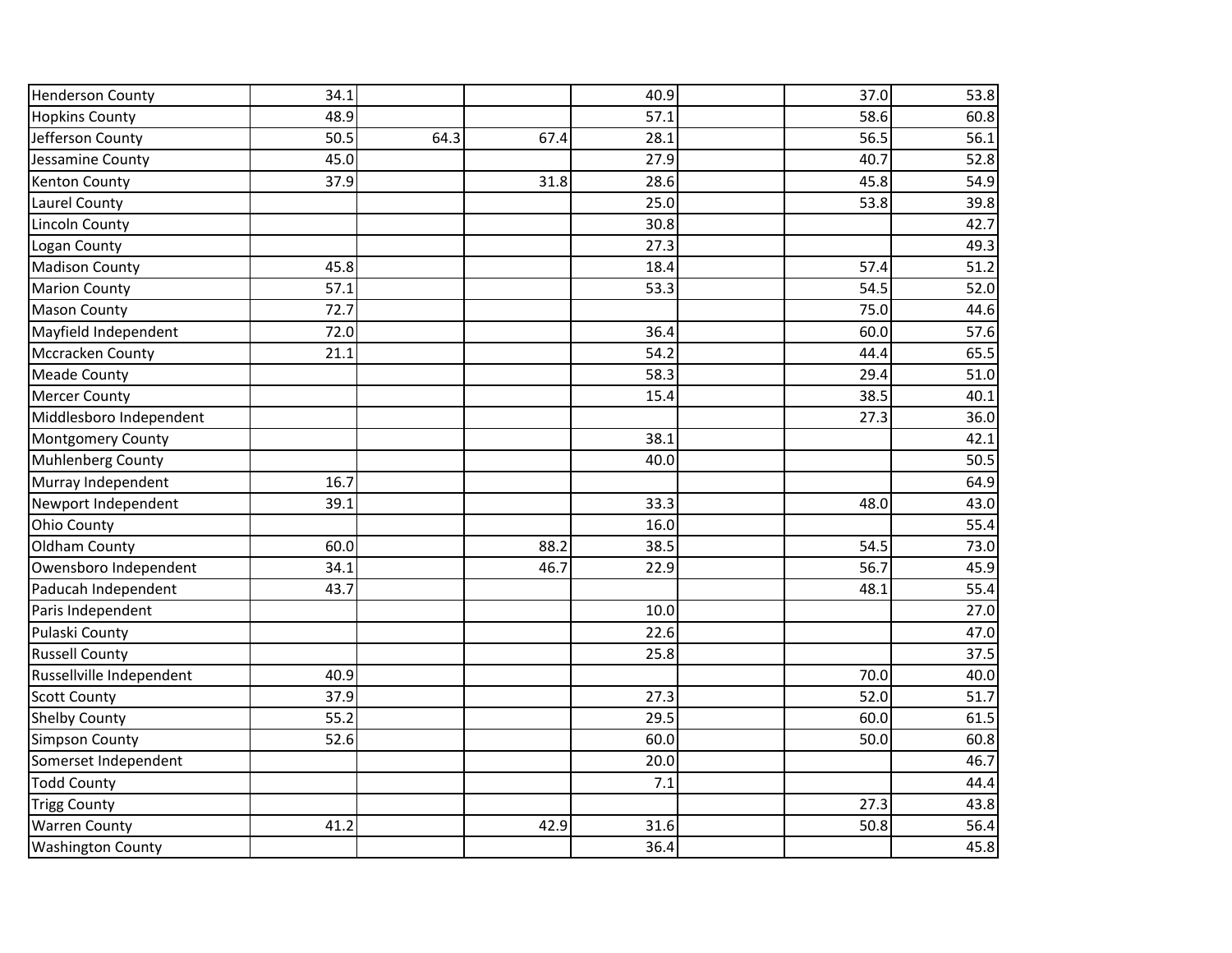| <b>Wayne County</b>    |      |  | . .<br>JJ.U            | 40.0 | 46.1. |
|------------------------|------|--|------------------------|------|-------|
| Webster<br>County      |      |  | - -<br>, , ,           |      | 44.8  |
| <b>Woodford County</b> | 50.0 |  | $\sim$ $\sim$<br>ت ، ے | 19.0 | 58.3  |

**Source:** Kentucky Department of Education, School Report Card. Data as of March 14, 2018.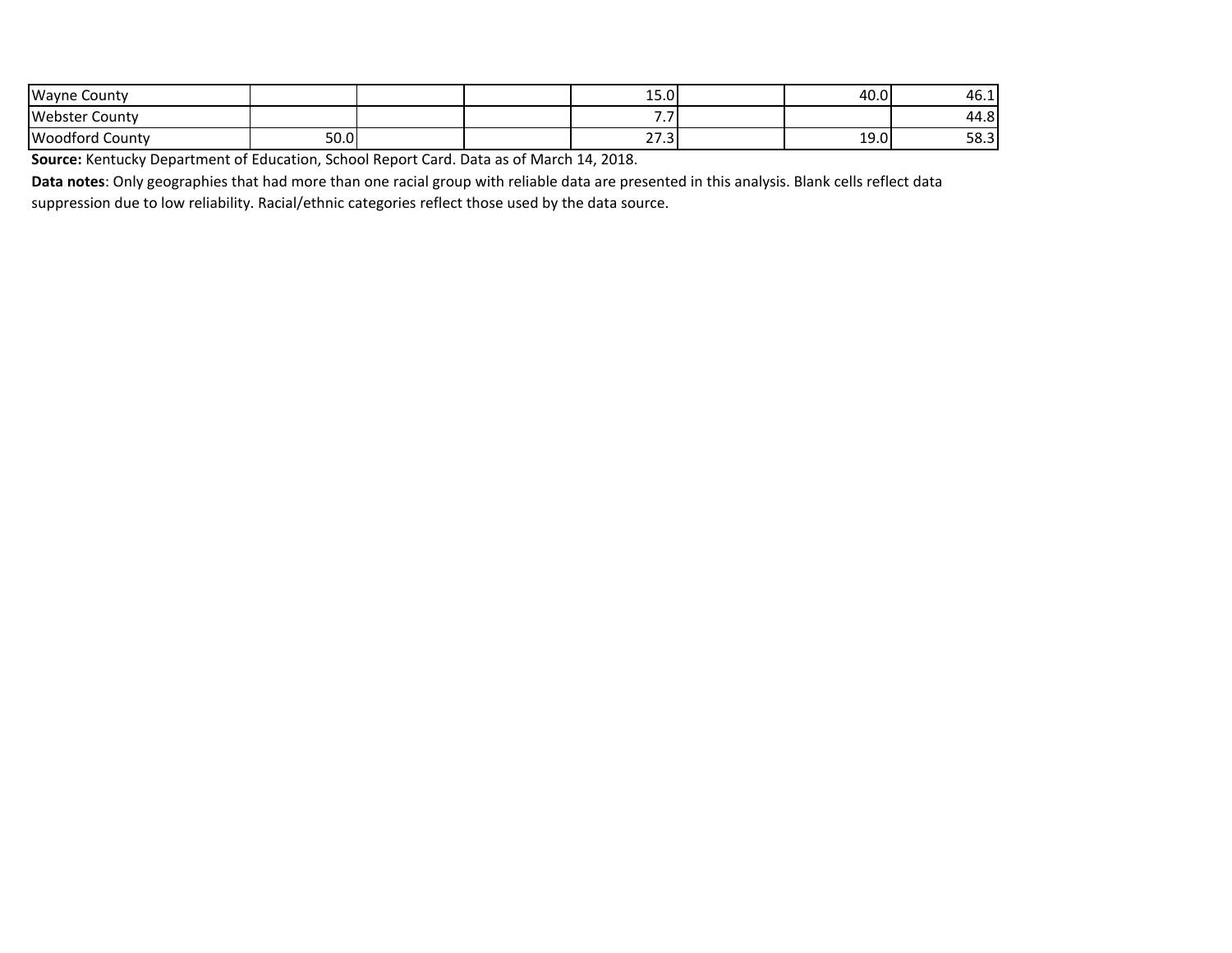## **Percent of incoming Kindergartners who meet readiness-to-learn standards in each racial/ethnic group, SY2015-2016**

|                              |          |               |       |          | <b>Native</b>        |             |             |
|------------------------------|----------|---------------|-------|----------|----------------------|-------------|-------------|
|                              |          | American      |       |          | Hawaiian or          |             |             |
|                              | African  | Indian or     |       |          | <b>Other Pacific</b> | Two or more | White (non- |
|                              | American | Alaska Native | Asian | Hispanic | Islander             | races       | Hispanic)   |
| <b>Kentucky</b>              | 44.5     | 50.9          | 59.1  | 27.7     | 31.1                 | 50.9        | 52.7        |
| <b>Adair County</b>          |          |               |       | 20.0     |                      |             | 49.7        |
| <b>Allen County</b>          |          |               |       | 25.0     |                      |             | 36.0        |
| <b>Anderson County</b>       |          |               |       | 20.0     |                      |             | 48.1        |
| Ashland Independent          | 36.4     |               |       |          |                      | 58.3        | 44.0        |
| Bardstown Independent        | 60.0     |               |       | 36.4     |                      | 52.6        | 60.5        |
| <b>Barren County</b>         |          |               |       | 22.2     |                      |             | 58.4        |
| <b>Boone County</b>          | 55.6     |               | 77.8  | 28.9     |                      | 53.4        | 63.8        |
| <b>Bourbon County</b>        |          |               |       | 41.2     |                      |             | 58.0        |
| Bowling Green Independent    | 55.8     |               | 64.3  | 18.6     |                      | 52.6        | 62.1        |
| <b>Breckinridge County</b>   |          |               |       |          |                      | 63.6        | 46.4        |
| <b>Bullitt County</b>        |          |               |       | 31.8     |                      | 38.5        | 51.9        |
| <b>Butler County</b>         |          |               |       | 33.3     |                      |             | 53.2        |
| <b>Calloway County</b>       |          |               |       | 33.3     |                      | 40.0        | 57.4        |
| <b>Campbell County</b>       |          |               |       |          |                      | 44.4        | 45.7        |
| Campbellsville Independent   | 40.0     |               |       |          |                      | 45.5        | 43.8        |
| <b>Carroll County</b>        |          |               |       | 42.1     |                      |             | 35.5        |
| <b>Casey County</b>          |          |               |       | 33.3     |                      |             | 40.7        |
| Christian County             | 51.1     |               |       | 38.5     |                      | 46.4        | 50.9        |
| <b>Clark County</b>          | 64.3     |               |       | 75.0     |                      | 57.9        | 64.7        |
| <b>Clinton County</b>        |          |               |       | 20.0     |                      |             | 40.8        |
| Covington Independent        | 47.7     |               |       | 35.8     |                      | 38.5        | 44.8        |
| Danville Independent         | 53.8     |               |       | 12.5     |                      | 33.3        | 47.2        |
| <b>Daviess County</b>        | 31.6     |               | 32.1  | 20.3     |                      | 65.6        | 59.0        |
| Elizabethtown Independent    | 64.7     |               |       | 40.0     |                      | 44.4        | 55.9        |
| Erlanger-Elsmere Independent | 43.8     |               |       | 34.3     |                      | 36.8        | 49.2        |
| <b>Fayette County</b>        | 45.1     |               | 71.5  | 18.0     |                      | 55.8        | 68.5        |
| Franklin County              | 50.0     |               | 64.3  | 33.3     |                      | 44.4        | 46.1        |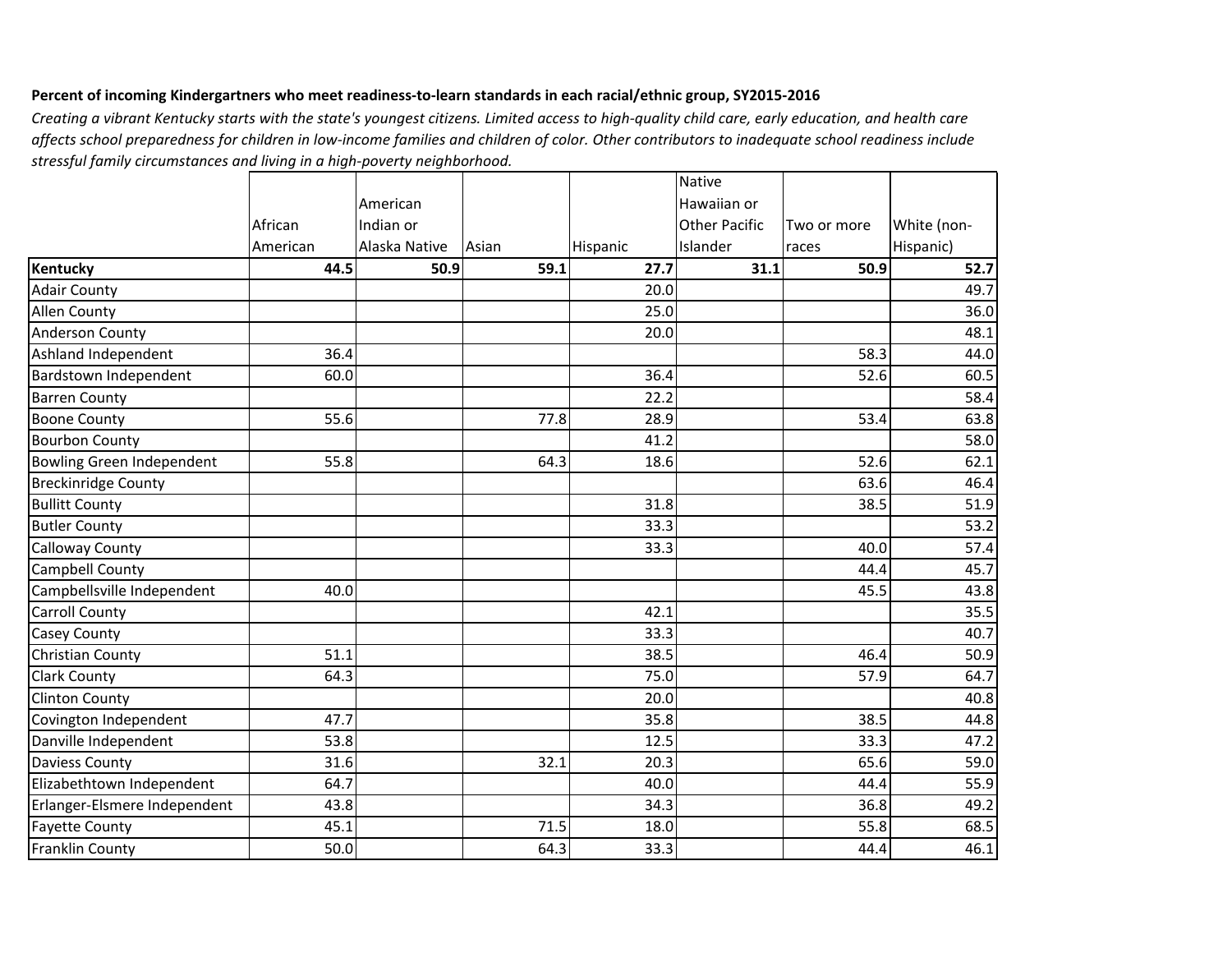| <b>Fulton County</b>     | 20.0 |      |      |      |      | 56.7 |
|--------------------------|------|------|------|------|------|------|
| Fulton Independent       | 76.9 |      |      |      |      | 41.7 |
| Glasgow Independent      | 33.3 |      |      | 22.7 | 69.2 | 54.1 |
| <b>Grant County</b>      |      |      |      | 35.7 |      | 51.4 |
| <b>Graves County</b>     |      |      |      | 35.7 | 81.8 | 73.8 |
| <b>Hardin County</b>     | 49.7 |      |      | 42.3 | 49.1 | 51.9 |
| <b>Henderson County</b>  | 51.0 |      |      | 44.0 | 48.8 | 53.4 |
| <b>Hopkins County</b>    | 63.4 |      |      | 26.7 | 86.2 | 59.8 |
| Jefferson County         | 42.6 | 41.7 | 65.2 | 27.6 | 55.4 | 54.9 |
| Jessamine County         | 40.0 |      |      | 22.0 | 46.9 | 48.0 |
| <b>Kenton County</b>     | 35.0 |      | 55.6 | 27.9 | 46.2 | 57.2 |
| Laurel County            |      |      |      | 38.5 |      | 49.9 |
| Logan County             |      |      |      | 20.0 |      | 49.5 |
| <b>Madison County</b>    | 41.4 |      |      | 32.1 | 36.4 | 53.8 |
| <b>Marion County</b>     | 70.6 |      |      | 28.6 | 75.0 | 57.9 |
| <b>Mason County</b>      | 56.3 |      |      | 14.3 | 55.0 | 46.6 |
| Mayfield Independent     | 38.9 |      |      | 30.6 | 55.0 | 61.7 |
| Mccracken County         | 61.5 |      |      | 70.6 | 50.0 | 62.4 |
| <b>Meade County</b>      |      |      |      |      | 25.0 | 47.3 |
| <b>Mercer County</b>     |      |      |      | 8.3  | 60.0 | 50.3 |
| Montgomery County        |      |      |      | 38.5 |      | 50.5 |
| Muhlenberg County        |      |      |      | 45.5 | 25.0 | 50.7 |
| Murray Independent       | 70.0 |      |      |      |      | 77.1 |
| <b>Nelson County</b>     |      |      |      | 20.0 | 72.7 | 57.1 |
| Newport Independent      | 28.6 |      |      | 35.7 | 52.2 | 45.5 |
| <b>Ohio County</b>       |      |      |      | 12.0 |      | 38.7 |
| Oldham County            | 18.2 |      |      | 34.6 | 54.3 | 70.4 |
| Owensboro Independent    | 40.7 |      | 18.2 | 22.7 | 32.6 | 41.9 |
| Paducah Independent      | 44.7 |      |      | 25.0 | 62.9 | 66.3 |
| Pulaski County           |      |      |      | 8.7  | 72.7 | 46.9 |
| <b>Russell County</b>    |      |      |      | 19.2 |      | 49.5 |
| Russellville Independent | 71.4 |      |      |      | 64.3 | 47.7 |
| <b>Scott County</b>      | 32.0 |      |      | 16.9 | 41.7 | 48.5 |
| <b>Shelby County</b>     | 61.9 |      |      | 34.4 | 36.0 | 67.8 |
| <b>Simpson County</b>    | 35.7 |      |      |      | 52.9 | 43.4 |
| Somerset Independent     |      |      |      | 10.0 |      | 51.3 |